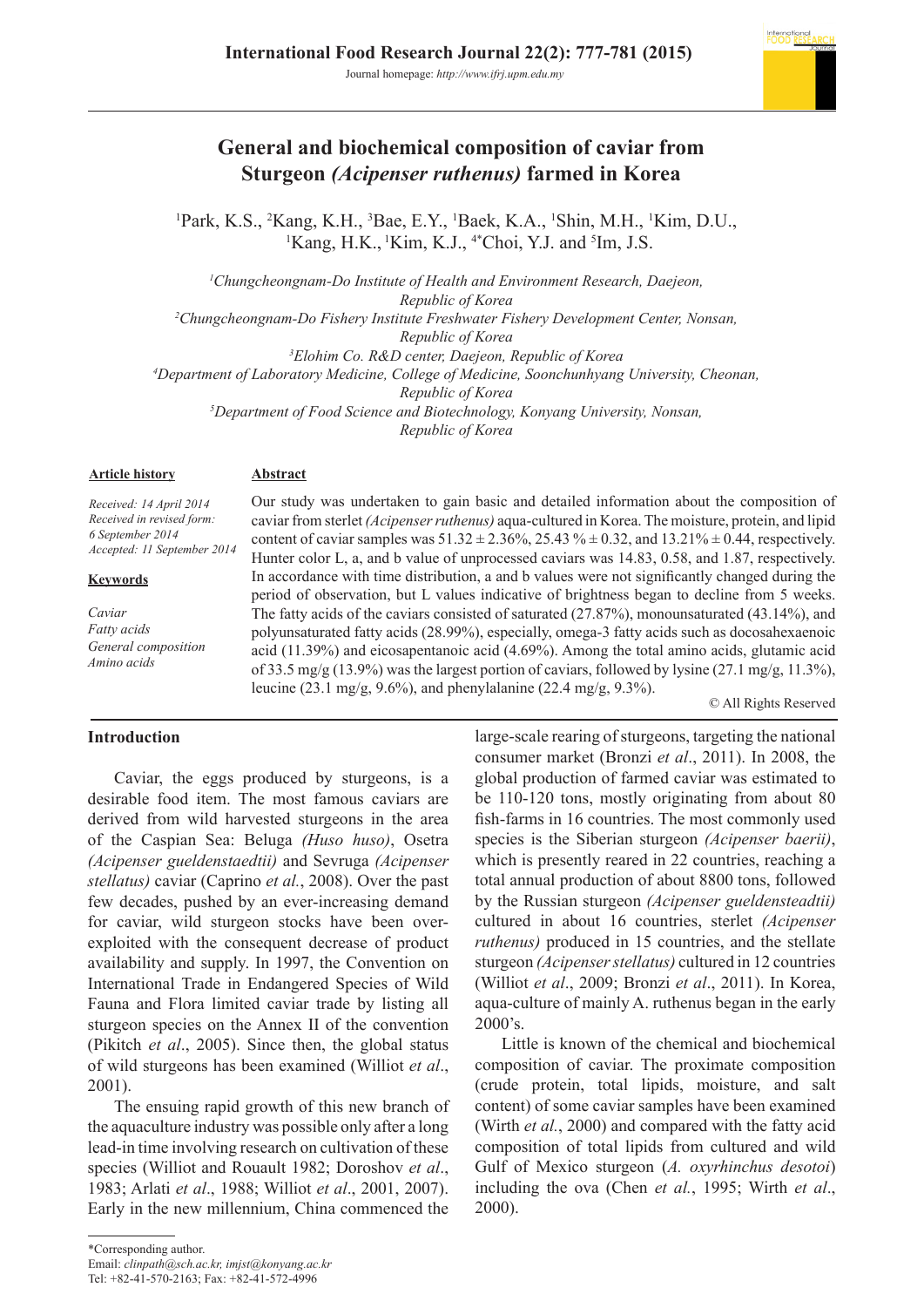The objective of our study is to gain basic and detailed information about the composition of caviar from *A. ruthenus* aqua-cultured in Korea compared with caviar of Capelin roe, Pacific herring roe, and Japanese flying fish roe, which are caviars preferentially consumed in Korea (Lee *et al*., 2011).

## **Materials and Methods**

# *Caviars*

General and biochemical compositions of caviar samples collected from *A. ruthenus* aqua-cultured in Chungchongnam-do Fishery Institute Freshwater Fishery Development Center in Chungnam, Korea were determined. Caviar was collected from seven sturgeons averaging 12 kg. The weight of the produced caviar was 1.3 kg. Caviar samples were immediately stored at  $1^{\circ}$ C in a refrigerated storage room until analyses.

#### *Proximate analyses*

Caviar samples were analyzed for moisture, protein, and lipid using Official Methods of Analysis of the Association of Official Analytical Chemists (AOAC, 2000). Briefly, the moisture content of the caviars was determined by drying at 105°C to constant weight and the Kjeldhal method using a KjeltecTM 2300 device (Foss, Höganäs, Sweden) was used to determine crude protein content (Nx6.25). Crude lipid was estimated by extraction with petroleum ether at  $60-80$ °C with a soxhlet apparatus.

#### *Color*

Color values of samples were measured by using a Colorimeter SP-80/45 (Tokyo Denshoku, Tokyo, Japan) calibrated with a white tile (X: 84.48, Y: 86.19, Z: 99.46). Color values of the samples were determined by the Hunter L, a, b values. In the Hunter system L indicates brightness or whiteness, positive a value indicates redness, negative a value indicates greenness, positive b value indicates yellowness, negative b value indicates blueness, and ΔE indicates the color difference. Color was measured 3 times for each sample and then averaged.

# *Fatty acid*

After the extraction of total lipids, the preparation of fatty acid methyl esters for fatty acid analysis was performed as previously described (Christie, 2003). Twenty milligrams of the recovered lipids were reconstituted in 1.5 mL of 0.5 N methanolic NaOH. A solution of triundecanoic acid (C11:0) methyl ester was added as internal standard to a final concentration of 500 ug/mL and hydrolyzed at

100°C for 5 min. After cooling, 2 mL of 14% boron trifluoride in methanol was added. Transesterification was performed at 100°C for 30 min. After transesterification, 1 mL iso-octane was added to the sample and vortexed intensely for 30 seconds. Five milliliters of saturated NaCl solution was added and cooled at room temperature. The fatty acid methyl esters (FAMEs) were extracted with 1mL×1mL of iso-octan and the extractions were injected in split mode (split ratio 1:50) into a model 6890 Series GC) gas-chromatograph (Agilent, Santa Clara, CA, USA) fitted with a FID detector. iThe fatty acid analysis used a SPTM-2560 fused silica capillary column (100 m  $\times$  0.25 mm internal diameter; 0.20 um film thickness; SUPELCO, St. Louis, MO, USA), with a programmed temperature from  $140^{\circ}$ C (5 min) to 240 $\degree$ C in an increment of at 4 $\degree$ C/min, held for 15 min, then increased from 240 to 250 $\degree$ C at 10 $\degree$ C/min, and finally held for 1 min. Carrier gas was nitrogen that was supplied at 0.8 mL/min and an inlet pressure of 30.77 psi. The resulting peak areas were corrected by theoretical relative FID response factors (Ackman, 2002) and quantified relative to the internal standard. All analyses were done in duplicate. The double bond index was obtained by calculating the sum of the percentage of each unsaturated fatty acid multiplied by the number of double bonds and divided by the percentage of saturated fatty acids.

# *Amino acid analysis*

A modification of the AOAC method was used for amino acid analysis (AOAC, 2000). Dry samples were hydrolyzed with 25 mL 6N HCl at 110°C for 24 h. Amino acid analysis was carried out by ionexchange chromatography using a L-8800 automatic amino acid analyzer (Hitachi, Tokyo, Japan).

#### **Results and Discussion**

In this study, we analyzed the composition of caviar from A. ruthenus aqua-cultured in Korea and compared the ingredients with Capelin roe, Pacific herring roe, and Japanese flying fish roe. The proximate composition of caviar is summarized in Table 1.

Table 1. Composition (%) of caviar from *Acipenser ruthenus* and other fish roe

| Component | Caviar<br>(this study) |       | Capelin roe <sup>a</sup> Pacific herring roe <sup>a</sup> | Japanese flying<br>fish roe <sup>®</sup> |  |  |
|-----------|------------------------|-------|-----------------------------------------------------------|------------------------------------------|--|--|
| Moisture  | 51.32                  | 80.40 | 65.40                                                     | 70.30                                    |  |  |
| Protein   | 25.43                  | 10.80 | 10.65                                                     | 11.30                                    |  |  |
| Lipid     | 13.21                  | 4.30  | 2.30                                                      | 2.90                                     |  |  |

a The results were reported by Lee *et al*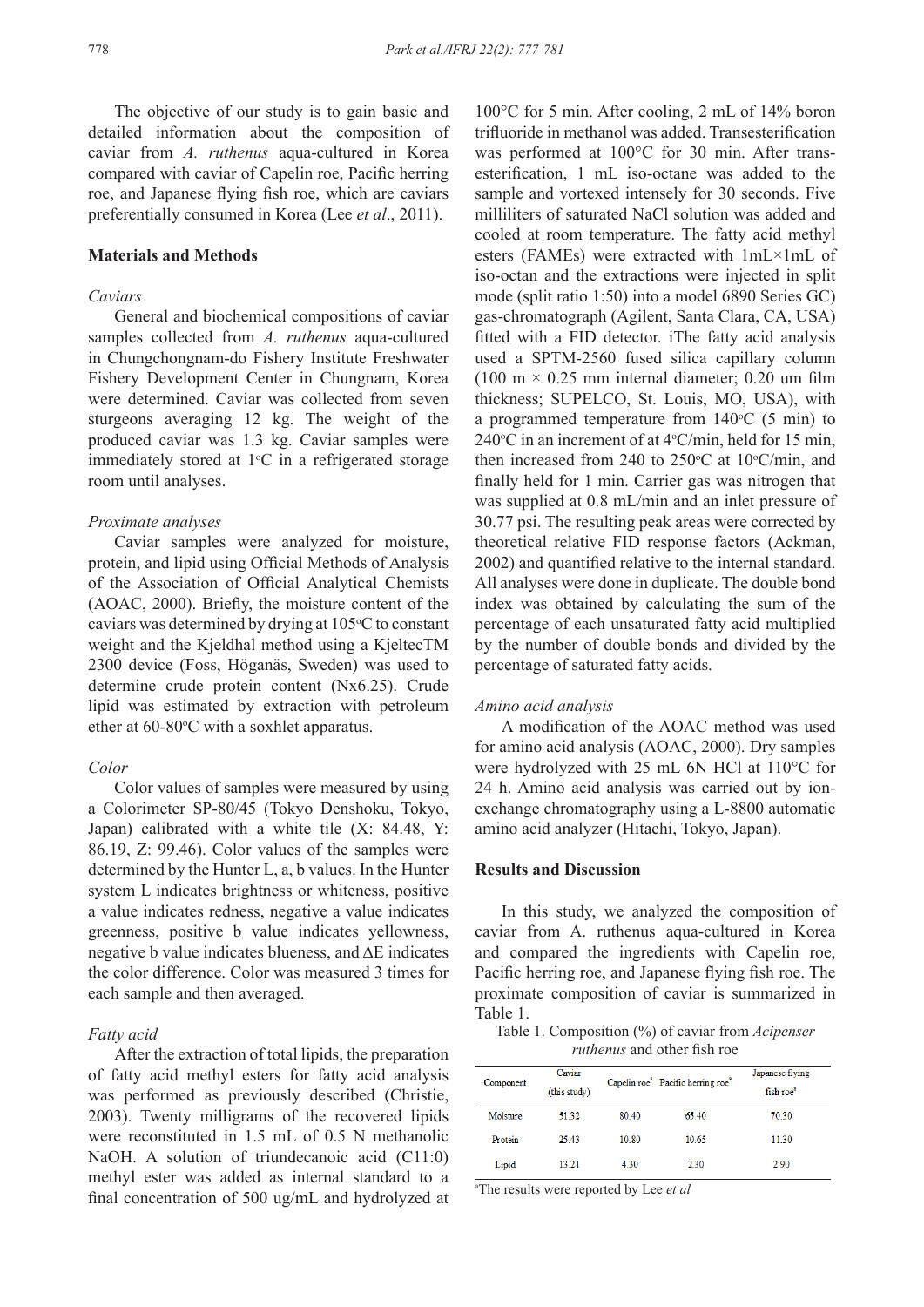The moisture content of caviar samples was  $51.32 \pm 2.36\%$  (g/100 g wet weight). The protein and lipid contents were 25.43%±0.32, 13.21%±0.44, respectively, which were lower than those from other sturgeon species (Wirth *et al.*, 2000). Caviar from farmed sturgeon reportedly showed lower protein and lipid contents; a possible explanation might be the peptide and fat content in the fish feed (Wirth *et al*., 2000).

The Hunter L, a, b values of the examined caviars are summarized in Table 2.

Table 2. Comparison (%) of Hunter color value of caviar from *Acipenser ruthenus* and other fish roe

| Hunter color | Caviar<br>(this study) | Capelin roe <sup>a</sup> | Pacific herring roe <sup>®</sup> | Japanese flying<br>fish roe <sup>a</sup> |
|--------------|------------------------|--------------------------|----------------------------------|------------------------------------------|
| L            | 14.83                  | 64.64                    | 54.97                            | 33.45                                    |
| a            | 0.58                   | 0.24                     | $-1.56$                          | 8.66                                     |
| b            | 1.87                   | 23.44                    | 16.37                            | 17.11                                    |
| ΔE           | 79.79                  | 39.49                    | 44.79                            | 66.08                                    |

a The results were reported by Lee *et al*

Color is one of important quality attributes of caviar. L values indicate whiteness to blackness; the present value of 14.83 was indicative of some dark color. The a value (redness to greenness) and b value (yellowness to blueness) was 0.58 and 1.87, respectively, which were close to gray. The L, a, and b value of caviars after 8 weeks was 10.10, 0.24, and 2.35, respectively. L values were significantly lower, but a and b values were similar with the baseline values. It was confirmed that L values had no significant changes until 5 weeks after the measurements and then decreased sharply (data not shown).

The fatty acid composition of the caviars was

saturated fatty acids (SFA) 27.87%, monounsaturated fatty acids (MUFAs) 43.14%, and polyunsaturated fatty acids (PUFAs) 28.99%. Among the SFAs, palmitic acid (C16:0) was dominant (22.46%), followed by tricosanoic acid (C23:0; 1.82%) and myristic acid (C14:0; 1.59%). Unsaturated fatty acid contents of MUFAs and PUFAs were about 3-times higher than SFA. The main MUFA was oleic acid (C18:1n9), accounting for 33.67% of the total fatty acids, followed by palmitoleic acid (C16:1, 7.51%). The dominant PUFA was docosahexaenoic acid (DHA; C22:6v-3) accounting for 11.39% of the total fatty acids followed by linoleic acid (C18:2n6) accounting for 10.19%. The composition of omega-3 fatty acids of caviars in the present study was 16.08% of the total fatty acids, which was higher than those of other fishes (Dhaneesh et al., 2012). Especially, the composition of DHA among omega-3 fatty acids was higher than those of other fishes. DHA and eicosapentanoic acid (EPA) prevent human coronary artery diseases (Leaf and Webber., 1988). Although many omega-3 fatty acids occur in nature, DHA and EPA are not synthesized by humans at a rate sufficient to meet metabolic needs, making a dietary source necessary (NAS/NRC, 2005). The results of fatty acid compositions of caviars in this study were similar with those of caviars from farmed white sturgeon *(A. transmontanus)* (Caprino *et al*., 2008). Although the fatty acid composition was influenced by the food of the individual (Steffens *et al*., 1995), MUFAs were high in two cases. Comparison with previously reported data of Capelin roe, Pacific herring roe, and Japanese flying fish roe that are popular in Korea confirmed that the percentage of MUFAs in caviar was relatively higher than other roes, whereas that of total SFA in caviar was lower.

| Fatty<br>acid      | Canelin<br>roe | Pacific<br>heming<br>roe <sup>-</sup> | Japanese<br>flving<br>fish roe <sup>8</sup> |       |               |      |                                         |               | A ruthemus caviar<br>(this study) |                                             |      |                                                                                |      |
|--------------------|----------------|---------------------------------------|---------------------------------------------|-------|---------------|------|-----------------------------------------|---------------|-----------------------------------|---------------------------------------------|------|--------------------------------------------------------------------------------|------|
| <b>SFA</b>         | 30.0           | 33.0                                  | 70.3                                        | 27.87 | C11:0<br>0.45 | 1.59 | 0.29                                    | 22.46         | 0.44                              | C14:0 C15:0 C16:0 C17:0 C18:0 C20:0<br>0.19 | 0.22 | $C22:0$ $C23:0$<br>0.41                                                        | 1.82 |
| MUFA <sup>++</sup> | 28.5           | 25.9                                  | 11.3                                        | 43.14 | 7.51          | 0.81 | C16:1 C17:1 $\frac{C18:1n}{9}$<br>33.67 | C20:1<br>1.15 |                                   |                                             |      |                                                                                |      |
| PUFA <sup>+</sup>  | 41.7           | 41.4                                  | 2.9                                         | 28.99 | 10.19         | 0.77 | 0.85                                    | 0.26          | 0.40                              | 4.69                                        | 0.45 | C18:2n6 C18:3n C18:3n C20:2 C20:3n C20:5n3 C22:2 C22:6n3 <sup>2</sup><br>11.39 |      |

Table 3. Fatty acid composition of caviar from *Acipenser ruthenus*

SFA† Saturated Fatty Acid; MUFA†† Monounsaturated Fatty Acid; PUFA‡ Polyunsaturated Fatty Acid C20:5n3<sup>1</sup>) EPA (Eicosapentaenoic acid); C22:6n3<sup>2</sup>) DHA(Docosahexaenoic acid) a The results were reported by Lee *et al*.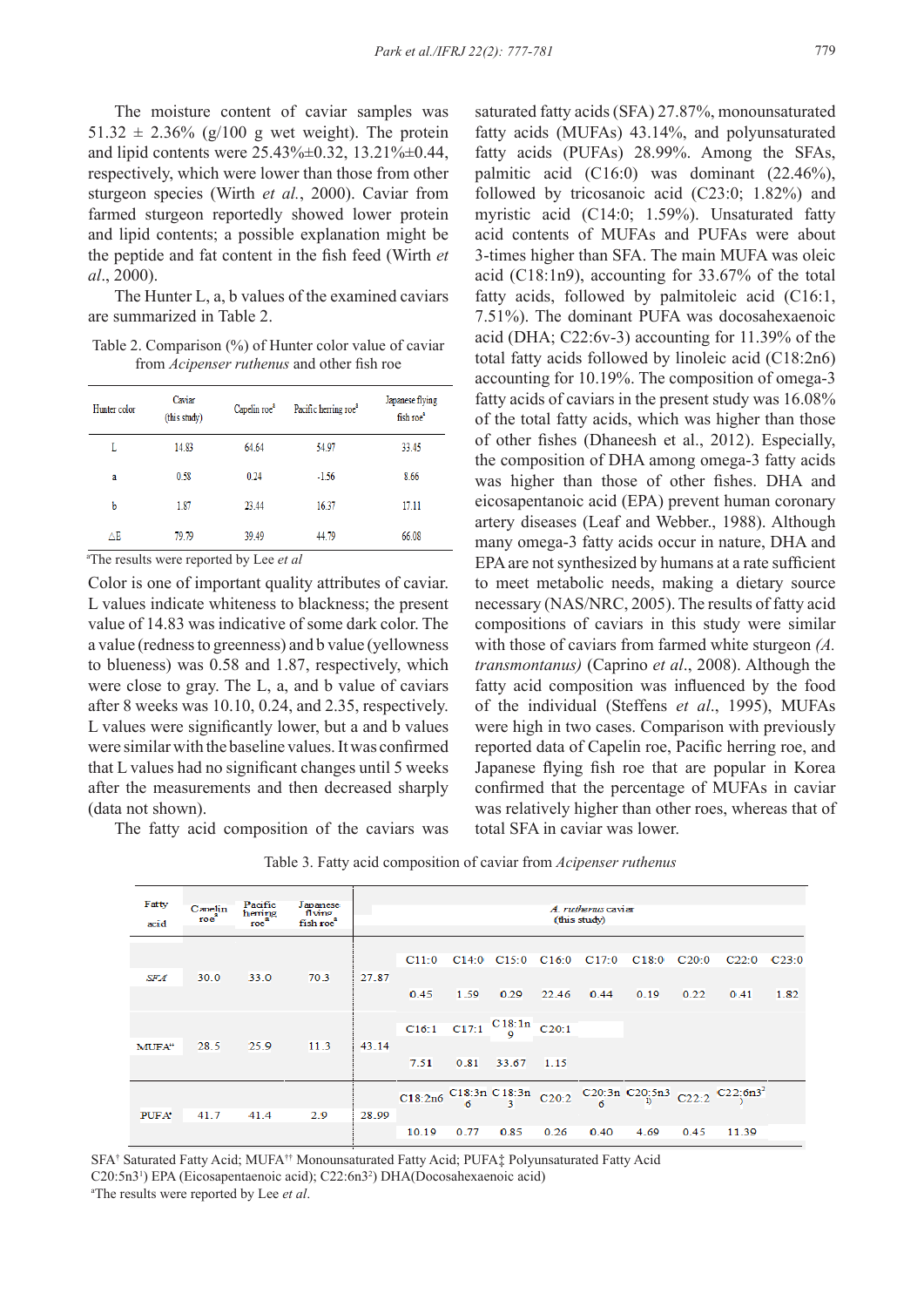| Amino acid       | Caviar<br>(this study) | Capelin roe <sup>®</sup> | Pacific herring roe <sup>®</sup> | Japanese flying<br>fish roe <sup>a</sup> |
|------------------|------------------------|--------------------------|----------------------------------|------------------------------------------|
| Thr              | 9.4(3.9)               | 5.0(5.1)                 | 5.8(5.8)                         | 6.8(6.6)                                 |
| Val              | 13.7(5.7)              | 5.8(5.9)                 | 6.2(6.2)                         | 5.9(5.7)                                 |
| Met              | 11.4(4.7)              | 3.2(3.3)                 | 3.0(3.0)                         | 3.2(3.1)                                 |
| $\mathbf{I}$ le  | 13.4(5.5)              | 4.7(4.8)                 | 4.9(4.9)                         | 5.3(5.2)                                 |
| Leu              | 23.1(9.6)              | 8.5(8.6)                 | 10.0(10.0)                       | 10.0(9.7)                                |
| Phe              | 22.4(9.3)              | 5.3(5.4)                 | 5.3(5.3)                         | 5.4(5.3)                                 |
| Lys              | 27.1(11.3)             | 7.8(7.9)                 | 7.1(7.1)                         | 7.5(7.3)                                 |
| EAA <sup>1</sup> | 120.5(50.0)            | 40.3 (41.0)              | 42.3 (42.3)                      | 44.1 (42.9)                              |
| Asp              | 11.7(4.8)              | 8.0(8.1)                 | 8.3(8.3)                         | 7.2(7.0)                                 |
| Ser              | 14.6(6.0)              | 6.5(6.6)                 | 4.2(4.2)                         | 6.4(6.2)                                 |
| Glu              | 33.5(13.9)             | 12.9(13.1)               | 13.6(13.6)                       | 12.5(12.2)                               |
| Gly              | 5.5(2.3)               | 4.3(4.4)                 | 5.1(5.1)                         | 4.4(4.3)                                 |
| Ala              | 16.8(7.0)              | 6.0(6.0)                 | 6.4(6.4)                         | 5.4(5.3)                                 |
| Cys              | 3.1(1.3)               | 1.6(1.6)                 | 1.4(1.4)                         | 1.1(1.1)                                 |
| Tyr              | 18.1(7.5)              | 3.1(3.2)                 | 3.7(3.7)                         | 4.4(4.3)                                 |
| His              | 9.0(3.7)               | 4.2(4.3)                 | 3.3(3.3)                         | 3.9(3.8)                                 |
| Arg              | 0.8(0.3)               | 6.4(6.5)                 | 5.5(5.5)                         | 7.0(6.8)                                 |
| Pro              | 7.6(3.2)               | 5.1(5.2)                 | 6.2(6.2)                         | 6.3(6.1)                                 |
| NEA <sup>2</sup> | 120.7 (50.0)           | 58.1 (59.0)              | 57.7 (57.7)                      | 58.6 (57.1)                              |
| Total            | 241.2 (100.0)          | 98.4 (100.0)             | 100.0 (100.0)                    | 102.7 (100.0)                            |

Table 4. Amino acid contents (mg/g, %)of caviar and other fish roe

EAA<sup>1</sup>) Essential amino acid; NEA<sup>2</sup>) Nonessential amino acid a The results were reported by Lee *et al*

Percentages of fatty acids differ among species and organs. In red muscle and liver, lipids undergo more enzymatic activities than in smooth muscle, producing large amounts of free fatty acids in oils (Hooper et al., 1973). Detection of higher amounts of v-3 and v-6 PUFA in the present caviar samples agreed with previous findings (Huynh and Kitts, 2009). SFAs and MUFAs are generally abundant in fish from warm or temperate regions, whereas PUFAs show higher levels in fish from cold regions (Dey *et al*., 1993). Compared with freshwater fish, marine fish have higher levels of PUFAs, especially DHA and EPA. Differences in fatty acids of marine and freshwater fishes should be considered with respect to species habitat and based on their natural diet, especially whether a species is herbivorous, omnivorous, or carnivorous (Sargent *et al*., 1995). Total protein contents of caviar were relatively higher  $(25.43\%)$  than for Capelin roe  $(10.8\%)$ , Pacific herring roe (10.65%), and Japanese flying fish roe (11.3%).

Detailed amino acid composition of caviars in this study is shown in Table 4. Among the essential amino acids, Lys (11.2%), Leu (9.6%), and Phe (9.3%) were determined. Non-essential amino acid content included Glu (13.9%), Tyr (7.5%), and Ala (7.0%). Especially, the caviars contained higher contents of the savory tasting Glu (3.01 g in 100 g), compared to reported roes (Lee *et al*., 2011).

# **Conclusions**

Caviar has high nutritional value and is a valued haute cuisine ingredient. Sturgeon aquaculture is increasing as the demand for caviar continues to increase in Korea. In this study, we extracted caviar from *A. ruthenus*, a species of Sturgeon cultured in Korea and analyzed the composition of that. Also, it was compared with the composition of previously reported fish roes (Capelin roe, Pacific herring roe and Japanese flying fish roe) that are the major fish roes consumed in Korea. As the result, caviar contained higher levels of unsaturated fatty acids and essential amino acids than those of reported roes. So, it was suggested that the nutritional value of caviar from A. ruthenus would be high. Furthermore, it is to evaluate its nutritional values by analyzing the general and biochemical composition of caviar aqua-cultured and consumed in Korea.